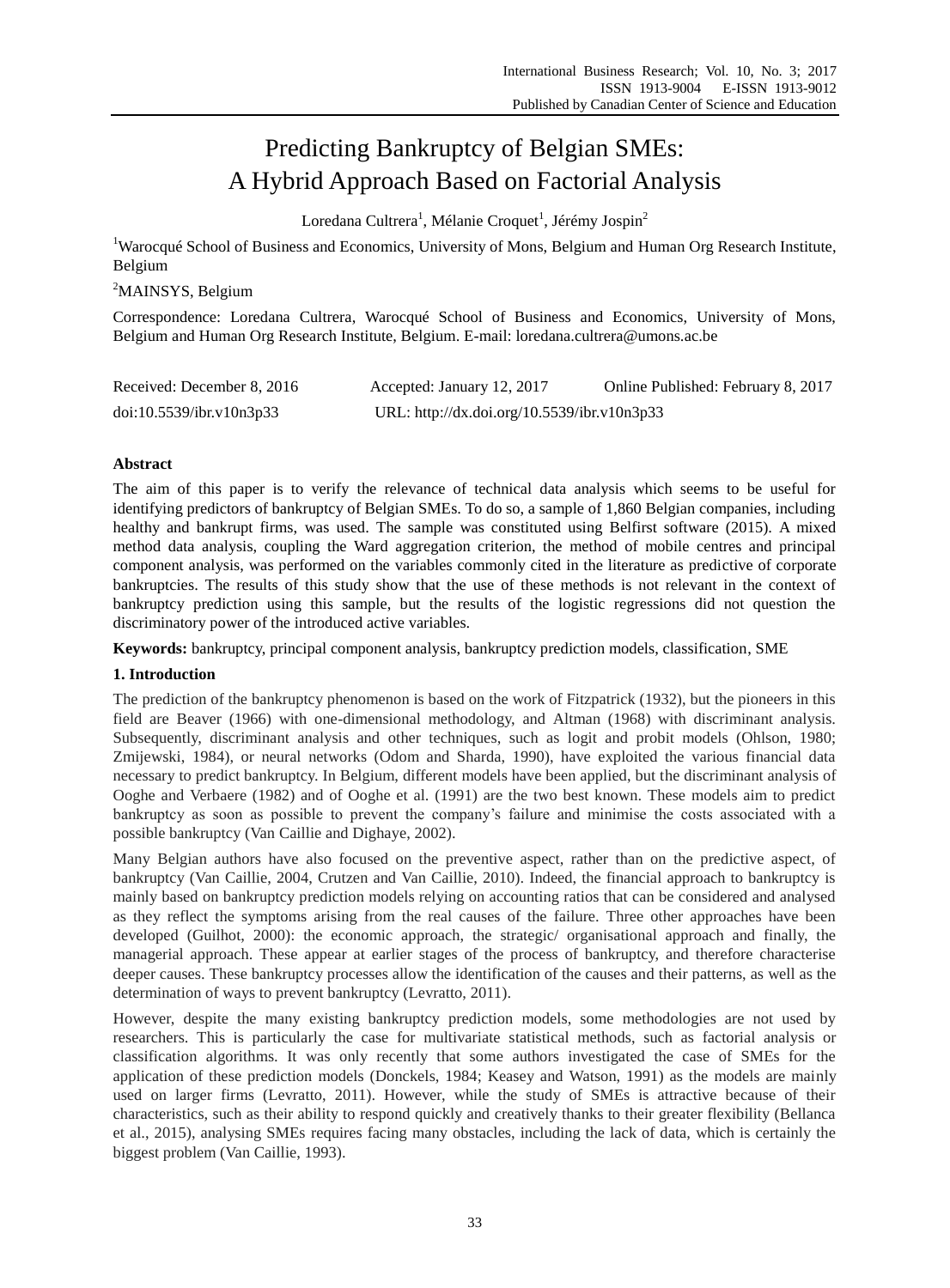The objective of this research is twofold:

- Improve the knowledge of bankruptcy prediction for Belgian SMEs
- Analyse the predictive capacity of factorial analysis using in particular the principal components analysis, coupled with classification algorithms. The goal here is to identify if the obvious underuse of these techniques is the result of a lack of recognition from the scientific community or the lack of performance of these methods.

## **2. Literature Review**

Different prediction models have been used for decades when it comes to predicting the risk of bankruptcy. These models include parametric statistical classification models (Beaver, 1966; Altman, 1968; Deakin, 1972, Ohlson, 1980; Mensah, 1984; Platt and Platt, 1991; Zmijewski, 1984; Gentry et al., 1985; etc.) non-parametric ones (Frydman et al., 1985; Calia and Ganucci, 1997; etc.), models based on artificial intelligence (Varetto, 1998; Barney et al., 1999), on the risk index (Tamari, 1966), on the behaviour analysis of titles (Beaver, 1968; Aharony et al., 1980) and SIM models (Ooghe et al., 2005). Although this list is not exhaustive, it represents most of the models used.

Alongside the more "famous" models briefly presented above, other existing methods are less used in the field of failure prediction due to the fact that they are less recognised or have lower performance. This is particularly the case for factorial analysis, including principal components analysis (PCA) and multiple correspondence analysis (MCA). Although they are very similar in their objectives, that is to say they aim to reduce a large number of observed variables into a small number of latent variables, these methods are characterised by the continuous or nominal character of the observed variables. Indeed, PCA is conducted as part of the continuous reduction of observed variables while MCA is used to reduce the nominal observed variables. In the following section, certain studies into bankruptcy predictions that use factorial methods, such as PCA or MCA, will be identified.

PCA is mainly used in combination with neural networks (Mensah, 1984; Zavgren, 1985; Gombola et al. 1987; Skogsvik 1990; Alici, 1996; Sharma and Iselin, 2003; Shin and Lee, 2003; Wang, 2004; Canbas et al., 2005; Min and Lee, 2005; Tang and Chi, 2005; Shin et al., 2006; Sookhanaphibarn et al., 2007; Yao, 2007. Ravi and Pramodh, 2008; Chen and Du 2009; Balas et al, 2010). Indeed, PCA is one of the most popular data selection methods (Zhang, 2000; Li and Sun, 2011). The reason why PCA is very often associated with neural networks is that the linear limitation of this method can be overcome thanks to the neural networks that can capture nonlinear relationships (Zhang, 2000). Pump and Bilderbeek (2005) based their analysis on PCA to predict the bankruptcy of Belgian companies using a neural network.

Other authors, such as Armeanu et al. (2012), have used PCA to determine different stages of insolvency (monthly repayments delays, payment default, default fee or default interest, etc.).

Takahashi and Kurokawa (1984) and Laitinen (1991) also used PCA on failing firms that filed accounts three years before bankruptcy in order to achieve the failing companies' profiles.

The authors Li and Sun (2009) associated PCA with the case-based reasoning method (CBR) in the context of the bankruptcy prediction of listed Chinese companies. They mixed these methods to improve the performance of CBR. In a subsequent study, Li and Sun (2011) together developed a hybrid model using PCA, multivariate discriminant analysis (MDA) and logistic regression. Having compared their hybrid model to models that do not use PCA, the authors concluded that PCA gives better results.

Van Caillie (1993) sought to assess the contribution of MCA to the detection of bankruptcy warning signs. He said that this method applies rather well for SMEs, as it allows the drawbacks of conventional models to be overcome. In his study two axes were used to synthesise of all the variables, while losing as little information as possible. Furthermore, a factorial representation of the financial behaviour of SMEs was developed. The author was able to go from prediction to prevention by analysing the movement over time between different classes of companies, identified by MCA, and by observing the change in various components.

Finally, Crutzen and Van Caillie (2010) conducted a typology of bankrupted Belgian SMEs with MCA. A cluster analysis (conducted using the method of Ward) first allowed them to gather businesses with similar characteristics. Correspondence analysis was then used to determine the variables that could be associated with each group. Two dimensions were used: the first opposed internal and external failure factors, and the second characterised the adaptability of the firms to their environment.

Thus, factorial analysis (through MCA, PCA or other factorial methods), when mobilised by researchers to improve bankruptcy prediction models are often used together with other methodologies. As far as is known, the principal components analysis have never been used before using the Ward criterion and mobile centres as part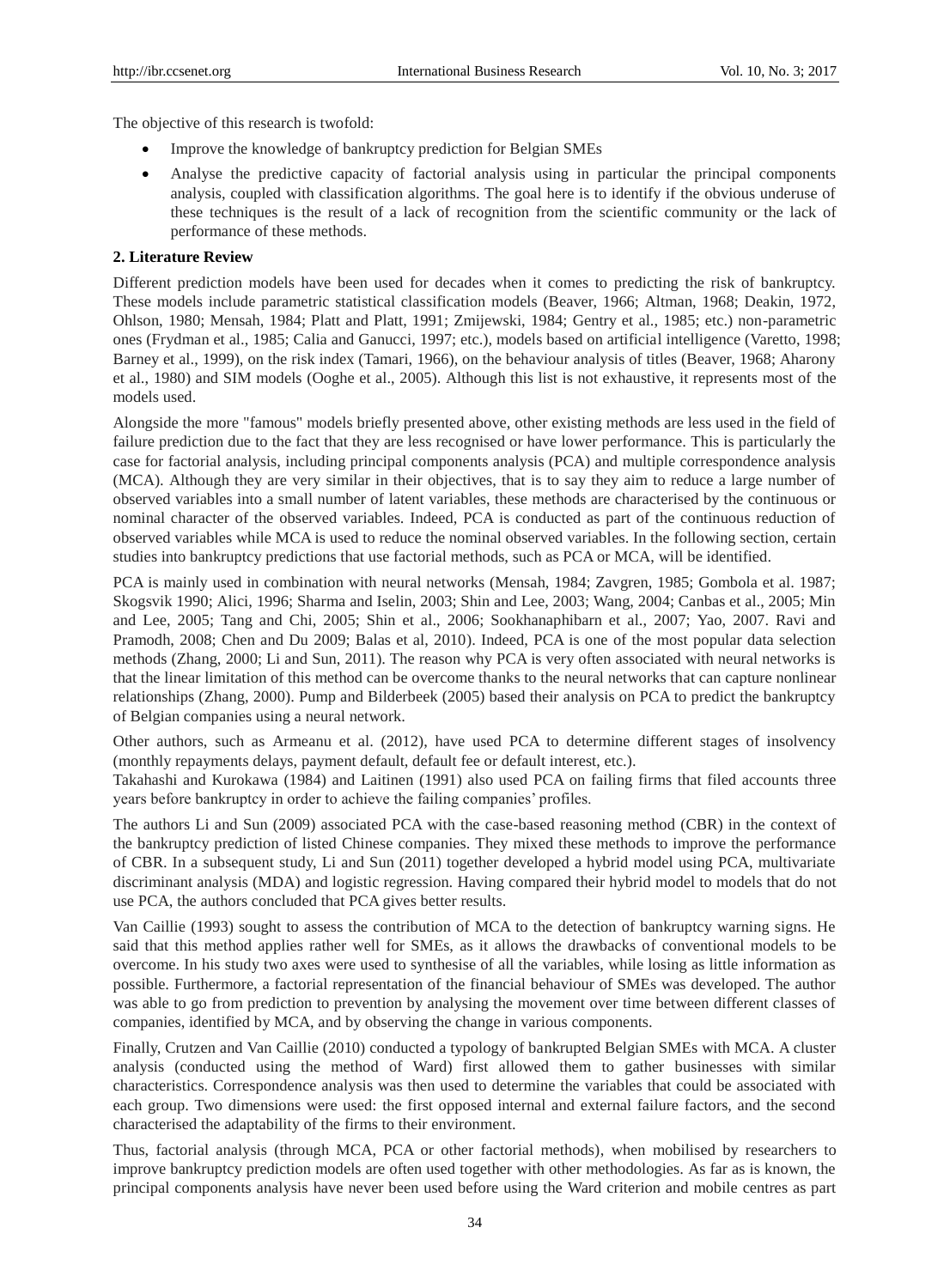of bankruptcy prediction. But these methodologies, if used simultaneously, could help to identify classes of homogeneous businesses, when also combined with other features used in the analysis. The bankrupt or non-bankrupt nature of the companies would therefore be a feature that could potentially explain the obtained classes. The joint use of PCA, the Ward criterion and mobile centres could therefore serve the cause of variable selection in the field of forecasting bankruptcy, and subsequently allow the calculation of bankruptcy probability.

## **3. Method**

# *3.1 Data*

A sample of 1,860 unlisted bankrupt and non-bankrupt Belgian SMEs was developed with the Belfirst software, which is published annually by the Bureau van Dijk. The objective was to focus on SMEs, as such only firms employing fewer than 100 people were selected. Thereafter, only the firms filing their annual accounts in abbreviated format were kept to improve the uniformity of the data (many SMEs opt to present their accounts in an abbreviated format because it is less restrictive than the full format).

The bankrupt companies were selected on the basis of the previous year's annual accounts. In the case of this study, the last year was 2012. To analyse the five years before the bankruptcy, only companies that filed accounts between 2007 and 2011 were selected. The final sample included 930 bankrupt SMEs.

To ensure the integration of healthy SMEs in the sample the applied logic was the same. However, here, the last year of filed accounts was chosen as 2014, to avoid the possibility of the 2012 filings coming from firms which went on to fail in 2013 or 2014. The year 2014 was the last year of account available in the Belfirst software. The aggregate sample included 2,113 healthy SMEs among which 930 SMEs were randomly selected to obtain a balanced final sample.

## *3.2 Methodological Choices*

To achieve the objective of the study, a mixed classification method was chosen. This method combines a hierarchical ascending method, in this case the Ward aggregation criterion, and a non-hierarchical method, namely the mobile centres, to take the advantages of both methods and to reduce their disadvantages. The application of these methods was preceded by PCA on the active variables. These variables are those most commonly cited in the literature as predictors of bankruptcy:

- Equity / Total Assets,
- Cash Flow / Debts,
- Current ratio.
- Tax, wage and social debts / Net value added,
- EBIT / Total Assets.

These variables characterise the solvency, profitability, corporate liquidity, and also the tax, which is relatively high in Belgium. These ratios were used by Belgian authors (Ooghe and Van Wymeersch, 2000 Pump and Bilderbeek, 2005) and international authors (Altman, 1968; Taffler 1982; Frydman et al., 1985) and directly apply to the case of SMEs because of their availability in abbreviated accounts.

These variables were retained for the years 2007, 2009 and 2011 for all 1,860 firms in the sample. For firms that went bankrupt in 2012, the years 2007, 2009 and 2011 are the years which precede the bankruptcy by five years, three years and one year respectively.

The final database included 15 variables. Finally, the main variable that was retained to characterise the obtained classes was the nominal variable bankrupt / not bankrupt. This is the variable that eventually identifies a failing company's profile.

SPAD software was used to carry out this classification.

## **4. Results**

Six principal components were selected after the analysis of eigenvalues (Table 1). These values explain 57.15% of the total variance.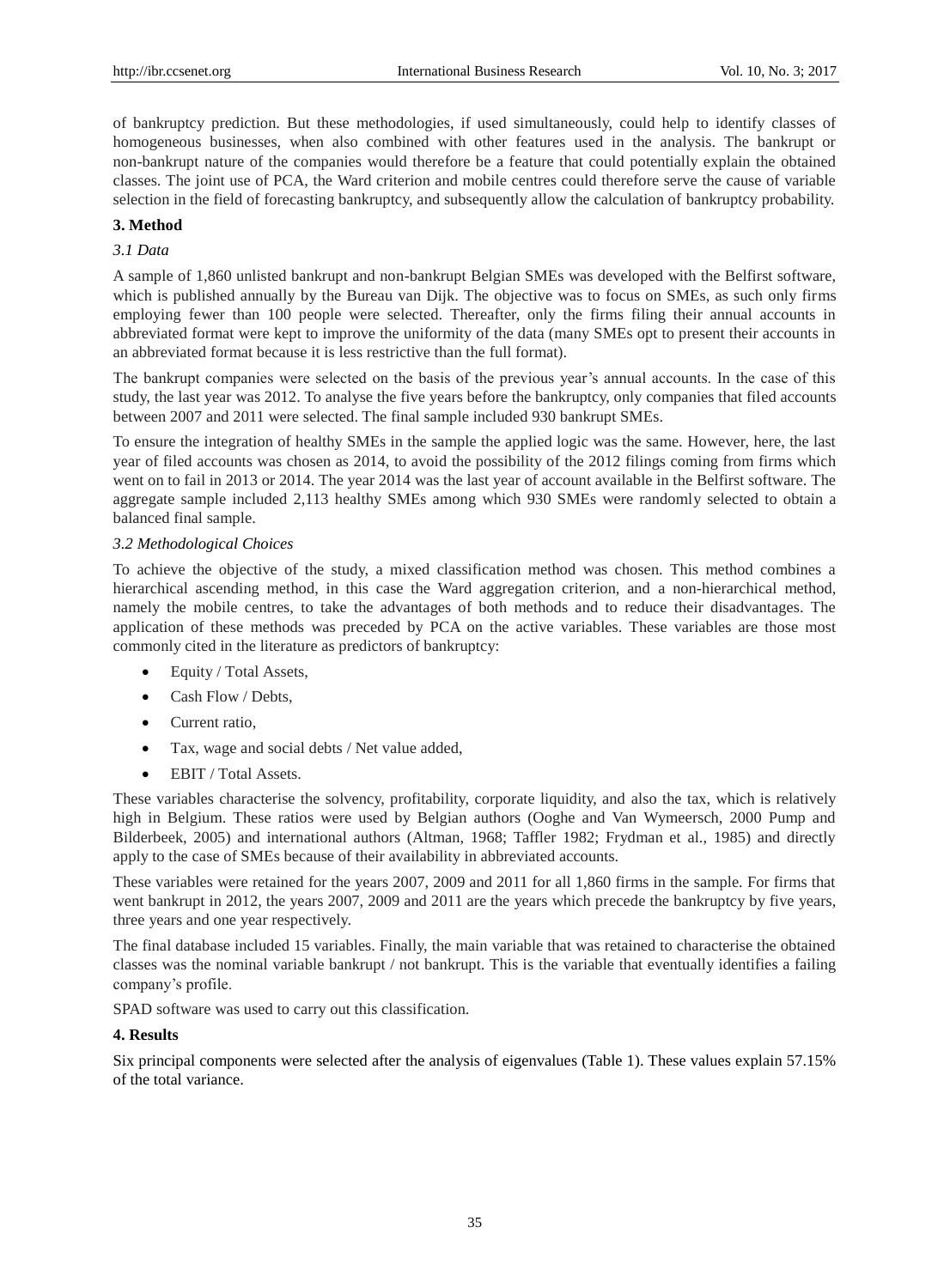| <b>Principal Component</b> | Eigen value | $\frac{6}{9}$ | % cumulative |
|----------------------------|-------------|---------------|--------------|
|                            | 2.2362      | 14.91         | 14.91        |
|                            | 1.8123      | 12.08         | 26.99        |
|                            | 1.4208      | 9.47          | 36.46        |
|                            | 1.0608      | 7.07          | 43.53        |
|                            | 1.0412      | 6.94          | 50.48        |
|                            | 1.0009      | 6.67          | 57.15        |
|                            | 0.9979      | 6.65          | 63.80        |

Table 1. Eigenvalues of factorial axes (extract)

The analysis of the coordinates of the active variables on the principal component allows the characterisation of these axes. The principal components were retained if their eigenvalue was above 1. Then, the Ward aggregation criterion and mobile centres were combined on the factorial scores of the active variables on the first six principal components. These methods identified five classes. Nevertheless, it appears that the class sizes are very different (see Table 2).

Table 2. Class sizes

| Class | Number of firms | Percentage of the total |
|-------|-----------------|-------------------------|
|       | 1781            | 95,75%                  |
|       |                 | 0,11%                   |
|       | 69              | 3,71%                   |
|       |                 | 0,215%                  |
|       |                 | 0.215%                  |

This imbalance in terms of numbers is a bad sign for either the relevance of these variables in forecasting bankruptcies, which would go against the empirical literature, or the suitability of this methodology in identifying predictors of bankruptcy.

Still, the classification was continued by attempting to identify the active variables of the two largest groups, those that characterise most of these classes. This table only contains the most characteristic variables, those whose test-values are greater than 2. That is, in order to be considered as relevant characteristics, the test-values of the variables is the principal criteria that will be used. The test value makes it possible to evaluate the interest of a variable in the characterization of a class of individuals on the basis of a statistic calculated on the sample and on the class. This statistic is often the mean. Thus, if the difference between the average of a variable calculated on the individuals of the class and the mean of this variable calculated on the sample is due to chance then, this variable does not characterize the class. The test value is expressed as the number of standard deviations of a normal distribution. For example, a test value of 8 for a variable can be interpreted as follows: the observed deviation is equal to the probability of drawing an observation at 8 standard deviations in a normal distribution.

Table 3. Classes 1 and 3: description by the active variables

| Class $1/5$<br>$Weight - 1781 / Number - 1781$ |                |         |              |       |                            |                                                        |
|------------------------------------------------|----------------|---------|--------------|-------|----------------------------|--------------------------------------------------------|
| V. Test                                        | P-value        |         | <b>Means</b> |       | <b>Standard deviations</b> | <b>Characteristic variables</b>                        |
|                                                |                | Class   | General      | Class | General                    |                                                        |
| 8.51                                           | 0.000          | 0.15    | $-0.45$      | 2.60  | 14.24                      | 89. Equity/Total Assets 2007                           |
| 7.67                                           | 0.000          | 0.16    | 0.02         | 1.02  | 3.70                       | 87. Equity/Total Assets 2009                           |
| 6.49                                           | 0.000          | 0.01    | $-0.04$      | 0.30  | 1.75                       | 318. EBIT/Total Assets 2009                            |
| 6.25                                           | 0.000          | 0.03    | $-0.15$      | 0.27  | 6.25                       | 320. EBIT/Total Assets 2007                            |
| 6.16                                           | 0.000          | 0.07    | $-0.42$      | 1.56  | 16.04                      | 85. Equity/Total Assets 2011                           |
| 4.32                                           | 0.000          | 0.07    | $-0.03$      | 3.15  | 5.10                       | 219. Tax, wage and social debts / Net value added 2009 |
| 2.45                                           | 0.007          | 0.00    | 0.00         | 0.37  | 0.42                       | 316. EBIT/Total Assets 2011                            |
| $-3.36$                                        | 0.000          | 1.23    | 1.23         | 2.69  | 36.85                      | 100. Cash Flow/Debts 2007                              |
| $-6.80$                                        | 0.000          | 1.87    | 1.87         | 2.24  | 47.37                      | 98. Cash Flow/Debts 2009                               |
| $-26.98$                                       | 0.000          | 2.74    | 2.74         | 2.93  | 7.08                       | 173. Current ratio 2011                                |
| $-27.21$                                       | 0.000          | 2.87    | 2.87         | 2.80  | 7.14                       | 175. Current ratio 2009                                |
| $-28.09$                                       | 0.000          | 2.85    | 0.85         | 2.69  | 6.93                       | 177. Current ratio 2007                                |
|                                                |                |         |              |       |                            |                                                        |
| Class $3/5$<br>$Weight - 69.00 / Number - 69$  |                |         |              |       |                            |                                                        |
| V. Test                                        | <b>P-value</b> |         | <b>Means</b> |       | <b>Standard deviations</b> | <b>Characteristic variables</b>                        |
|                                                |                | Class   | General      | Class | General                    |                                                        |
| 29.79                                          | 0.000          | 27.61   | 2.85         | 21.86 | 6.93                       | 177. Current ratio 2007                                |
| 29.17                                          | 0.000          | 28.97   | 2.74         | 23.32 | 7.08                       | 173. Current ratio 2011                                |
| 28.88                                          | 0.000          | 27.98   | 2.87         | 23.60 | 7.14                       | 175. Current ratio 2009                                |
| $-4.62$                                        | 0.000          | $-3.53$ | $-0.03$      | 24.47 | 5.10                       | 219. Tax, wage and social debts / Net value added 2009 |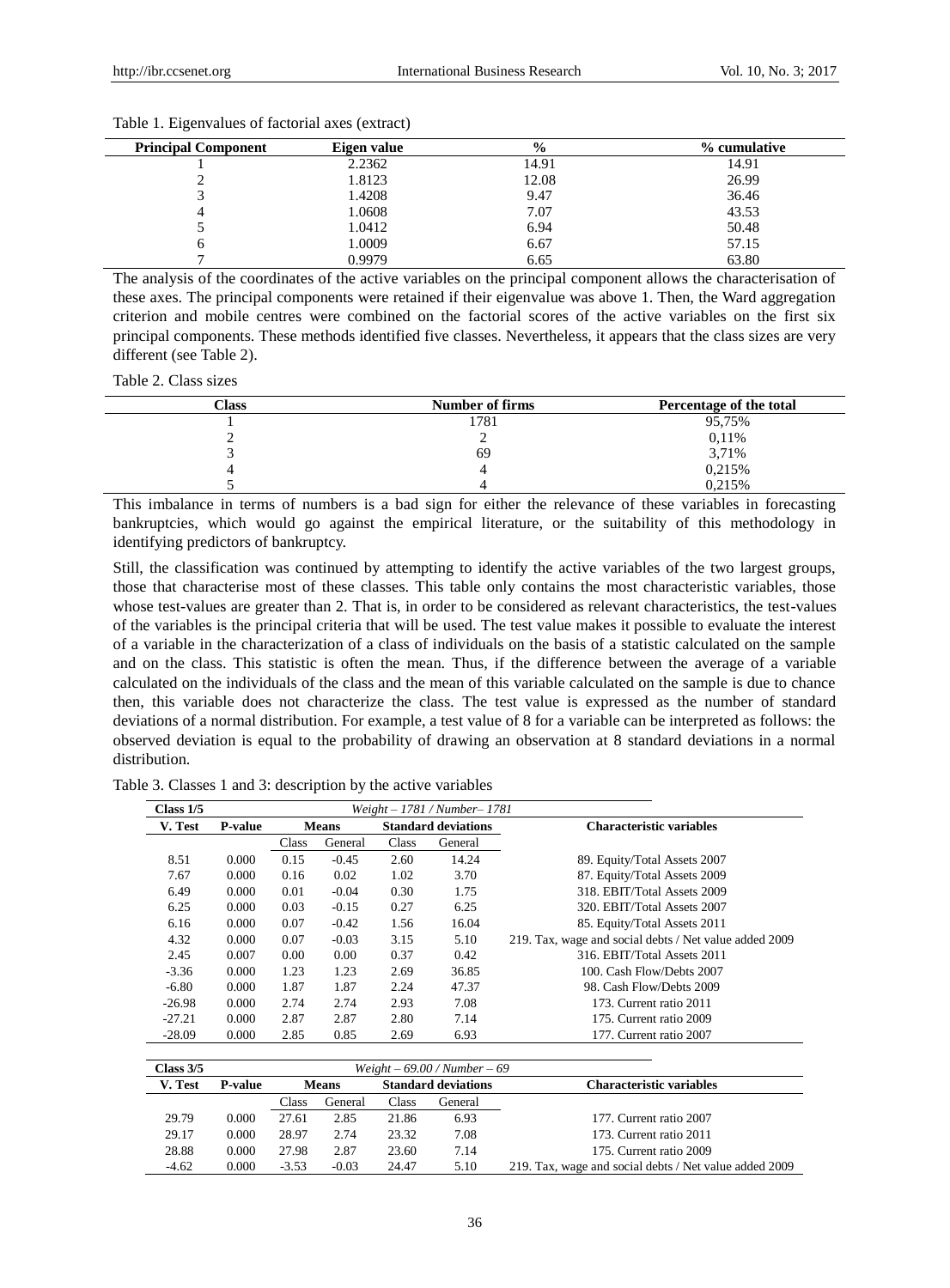Consequently, the variables for which the test value will be greater than 2 in absolute value will be considered as significantly characteristic of a class because de p-value will be smaller than the significance threshold of 5%. The higher the test value associated with a variable in absolute value, the more this variable characterizes the class of individuals.

Table 3 shows the description of classes 1 and 3 by their active variables.

It appears that the firms in the first class had significantly higher levels of solvency than the general mean calculated using all the firms. Note that these average levels are negative in 2007 and 2011, and slightly positive in 2009. This finding is certainly the translation of the consequences of the recent financial crisis because half the companies in the sample went bankrupt in 2012.

It was also noted that the firms in class 1 had mean liquidity levels lower than average levels calculated using all the firms for the three years. Similarly, it appears that these companies had a lower average level of cash flow / debts than the general average for the years 2007 and 2009, five years and three years before the bankruptcy of the firms in the sample. Conversely, the class 3 companies had higher levels of liquidity than the rest of the sample for the three selected years.

Finally, it seems that the variable "taxes, wages and social debts / Net value added" is also characteristic of classes 1 and 3. Indeed, the firms in class 1 appear to have a higher mean value than the average for this ratio in 2009, while the opposite occurred for the class 3 companies.

To complete the typology, a dichotomous variable "bankruptcy or not" was integrated as an illustrative variable. Table 4 characterises class 3 by the two modalities of this dichotomous variable. Modality 1 of this variable represents failing firms while modality 2 represents the healthy firms. Thus, it seems that the most liquid firms in 2007, 2009 and 2011 showed a higher probability of not defaulting in 2012. Liquidity is therefore an important variable in the field of bankruptcy prediction.

| Class $3/5$ |         |                |                |               |             |                   |
|-------------|---------|----------------|----------------|---------------|-------------|-------------------|
| V.Test      | P-value | Percentages    |                |               | Modalities  | Variables         |
|             |         | <b>CLA/MOD</b> | <b>MOD/CLA</b> | <b>GLOBAL</b> |             |                   |
|             |         |                |                | 3.71          | Class $3/5$ |                   |
| 7.05        | 0.000   | 6.67           | 89.86          | 50.00         | Modality 2  | <b>Bankruptcy</b> |
| $-7.05$     | 0.000   | 0.75           | 10.14          | 50.00         | Modality 1  | Bankruptcy        |

Table 4. Characterisation of Class 3 by the modality of the illustrative variable «Bankrupt »

After this typology, it can be noted that the results are quite limited in the context of bankruptcy prediction, with respect to the previous empirical results. This finding may be explained in two different ways. First, it could potentially qualify the low predictive power of the bankruptcy variables selected, even if this goes against the empirical literature on the subject (in particular, the findings of Altman, 1968; Frydman et al., 1985; Ooghe and Van Wymeersch, 2000; Pompe and Bilderbeek, 2005). Then, the relevance of using this methodology in the context of bankruptcy prediction could also be questioned. To remove any doubt about the preliminary variable selection, a parallel study using logistic regression was conducted.

STATA software enabled this logistic regression to be carried out on the variables from one, three and five years before bankruptcy. Based on a sample of 930 failing firms and 2,113 healthy companies, that is to say 3,043 raw data, the regression used a final sample of 2,668 exploitable companies after data cleansing.

Table 5. Results of logistic regression – one year before bankruptcy

| Variables                                       | Results     |
|-------------------------------------------------|-------------|
| Equity/Total Assets 2011                        | $-0.372***$ |
|                                                 | (0.039)     |
| Cash Flow/Debts 2011                            | $-0.281***$ |
|                                                 | (0.108)     |
| Current ratio 2011                              | $-0.274***$ |
|                                                 | (0.040)     |
| <b>EBIT/Total Assets 2011</b>                   | $-3.072***$ |
|                                                 | (0.314)     |
| Tax, wage and social debts/Net value added 2011 | $-0.018***$ |
|                                                 | (0.004)     |
| Sig. model (p-value)                            | 0.000       |
| Number of observations firm-year                | 2668        |

*Note*. Standard errors are reported in brackets; \*\*\*, \*\*, \* significant at 1, 5 and 10% respectively.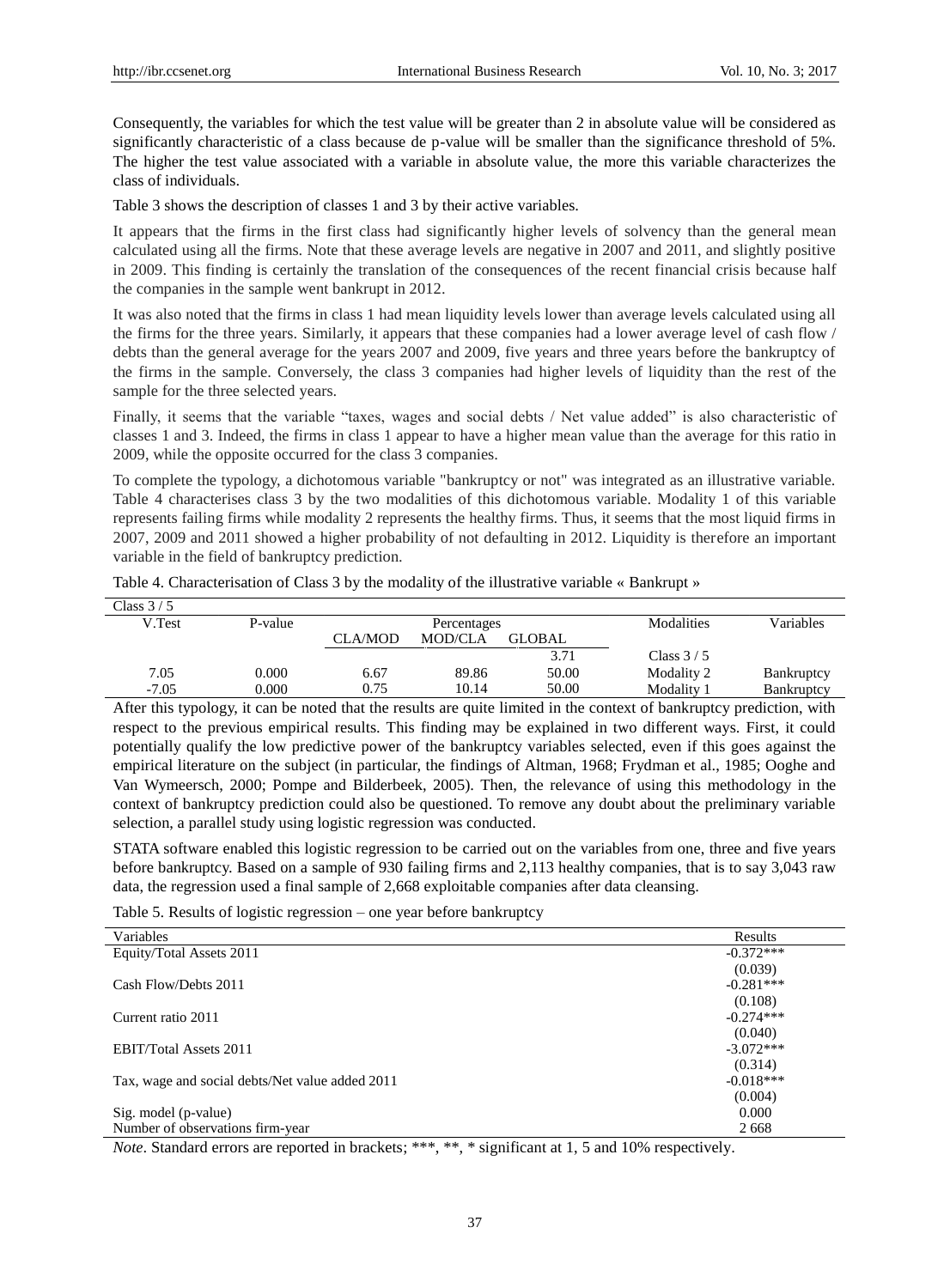According to the results of previous studies, the results of logistic regressions highlight the predictive nature of the five variables introduced into the initial model. Therefore, the poor results obtained, following the classification of factors, confirms the relative irrelevance of this methodology in the context of bankruptcy prediction.

Table 5 lists the results of the logistic regression, one year before the bankruptcy. The results are substantially identical for the logistic regressions conducted for three and five years before bankruptcy.

The results of the logistic regression for the year 2011 appear to be very satisfactory. Indeed, the chi square maximum likelihood related to the model is very high, and the resulting p-value indicates that the model is statistically significant at 1%. The five variables included in the model are statistically significant, at a threshold of 1%. The sign associated with each coefficient is negative, which means that the higher the significant value for each variable for a company, the lower the likely risk of bankruptcy will be.

## **5. Discussion**

Owing to its importance for the economy, bankruptcy is one of the most discussed topics in the literature. The costs that bankruptcy may generate have led many authors to develop bankruptcy prediction models (Beaver, 1966; Altman, 1968; Ohlson, 1980).

However, these models have the disadvantage of limiting companies to being categorised as either bankrupt or not, and do not consider the different stages the company can go through before bankruptcy is declared. These stages have also led to different definitions of failure, it may be economic, financial, organisational or legal (Crucifix and Derni, 1992; Gresse, 1994; Quintart, 2001; Hol et al., 2002; Grégoire, 2012).

When it comes to studying the phenomenon of bankruptcy, different approaches have also been developed because of the multitude of factors that can be involved. These are economic, financial, strategic/organisational, and managerial approaches.

By focusing on the readily available financial statements, problems of profitability, solvency and liquidity, which a company may face, can be highlighted. It is from these that most predictive models, such as univariate analysis, linear discriminant analysis, logistic regression, recursive partitioning and neural networks, are built. In Belgium, the most successful models are the linear discriminant analysis of Ooghe and Verbaere (1982) and the logit model of Ooghe et al. (1991). These models were firstly used for the case of large companies with greater visibility. It is only later that SMEs, representing the majority of the economic landscape, have attracted the attention of researchers.

In recent years, various authors (Li and Sun, 2009, 2011) have continued to develop new methods to better predict bankruptcy. PCA is one of the methods that had never been used before as a bankruptcy prediction tool. However, this technique can be applied to qualitative variables and, therefore, adapts quite well to the deeper causes of bankruptcy. Therefore, it was used to determine different types of bankruptcy (Crutzen, 2010).

This article aims to combine this technique with the Ward classification methods and mobile centres, making principal component analysis a real bankruptcy prediction tool. Prior to this study, this method had never been used to discriminate failing firms from non-failing ones. This is, therefore, a real innovation in the field of bankruptcy prediction. This combination of methods was performed using SPAD software and aimed to form various classes. Unlike conventional prediction models, more than two final classes were obtained.

To validate this methodology, a sample of 930 Belgian failing firms and 930 non-failing firms was analysed. Five ratios representing the solvency, profitability, added value, liquidity and the Belgian tax system were identified five years, three years and one year before the bankruptcy. The methodology has identified six factorial axes having eigenvalues greater than 1. Representation on the first two axes (for axes 2 and 3 also) pointed out a high concentration of companies at the origin of the axes, not allowing for healthy firms to be adequately discriminated from failing ones, from the variables initially selected. However, the choice of variables should not be called into question because, on the one hand, they are used in many articles in the literature (Altman, 1968; Taffler, 1982; Ooghe and Van Wymeersch, 2000; Pompe and Bilderbeek, 2005), and on the other hand, the discriminating power of these variables was confirmed using logistic regression (most variables one year, three years and five years before bankruptcy were significant). The principal components analysis method associated with the Ward criterion and mobile centres applied to the prediction of bankruptcy was not found to be effective for determining a sufficient number of classes composed of a majority of healthy or failing firms.

One way to extend this study could be to use the pairing method, to pair firms by sector or by legal form. This should provide a more homogeneous sample, with the hope of improving the results.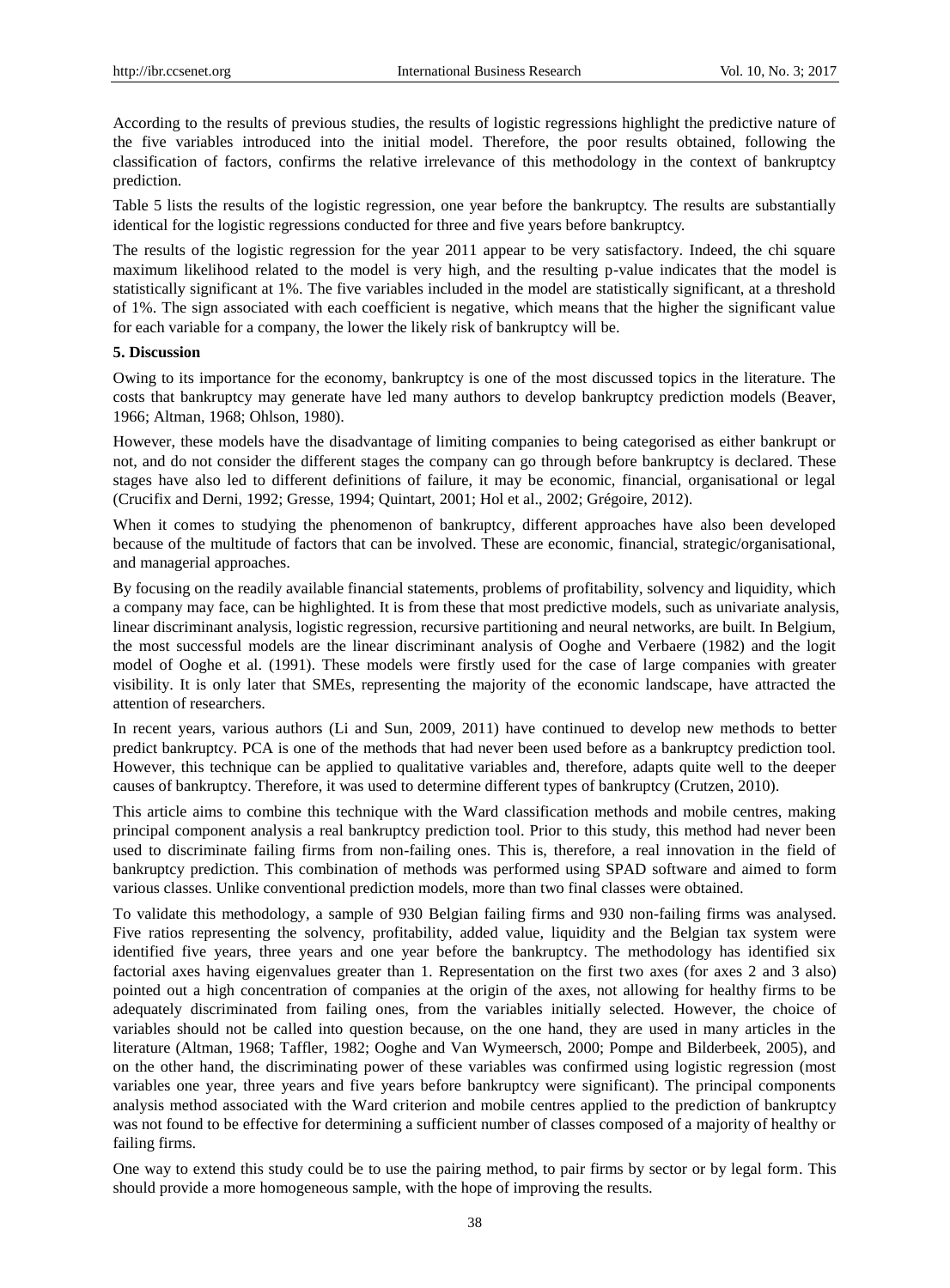#### **References**

- Aharony, J., Jones, C., & Swary, I. (1980). An analysis of risk characteristics of corporate bankruptcy firms using capital market data. *Journal of Finance, 35*, 1001-1016. https://doi.org/10.1111/j.1540-6261.1980.tb03516.x
- Alici, Y. (1996). Neural networks in corporate failure prediction: The UK experience. In Y. Abu-Mostafa, J. Moody & A. Weigend (Ed.), *Neural Networks in Financial Engineering* (pp. 393-406), Singapore: World Scientific.
- Altman, E. I. (1968). Financial Ratios, Discriminants Analysis and the Prediction of Corporate Bankruptcy. *Journal of Finance*, *23*, 589-609. https://doi.org/10.1111/j.1540-6261.1968.tb00843.x
- Armeanu, S. D., Vintila, G., Moscalu, M., Filipescu, M., & Lazar, P. (2012). Using Quantitative Data Analysis Techniques for Bankruptcy Risk Estimation for Corporations. *Theoretical and Applied Economics, 19*, 97-112.
- Balas, C. E., Koç, M. L., & Tür, R. (2010). Artificial neural networks based on principal component analysis, fuzzy systems and fuzzy neural networks for preliminary design of rubble mound breakwaters. *Applied Ocean Research, 32*, 425-433. https://doi.org/10.1016/j.apor.2010.09.005
- Barney, D. K., Graves, O. F., & Johnson, J. D. (1999). The farmer home administration and farm failure prediction. *Journal of Accounting and Public Policy, 18,* 99-139. https://doi.org/10.1016/S0278-4254(98)10018-2
- Beaver, W. H. (1966). Financial ratios as predictors of failure. *Journal of Accounting Research*, *4,* 71-111. https://doi.org/10.2307/2490171
- Beaver, W. H. (1968). Market Price, Financial Ratios and the Prediction of Failure. *Journal of Accounting Research, 6*, 179-192. https://doi.org/10.2307/2490233
- Bellanca, S., Cultrera, L., & Vermeylen, G. (2015). La faillite des PME belges. *La Libre Belgique – La Libre Entreprise*, p.A4.
- Calia, P., & Ganucci, P. (1997). Kernel and nearest neighbour discriminant analysis: Business failure classification in industrial district. *Applied Stochastic Models and Data Analysis,* Paper presented at Capri conference,  $11-14^{\text{th}}$  June.
- Canbas, S., Cabuk, A., & Kilic, S. B. (2005). Prediction of commercial bank failure via multivariate statistical analysis of financial structures: The Turkish case. *European Journal of Operational Research*, *166*, 528-546. https://doi.org/10.1016/j.ejor.2004.03.023
- Chen, W. S., & Du, Y. K. (2009). Using neural networks and data mining techniques for the financial distress prediction model. *Expert Systems with Applications*, *36*, 4075-4086. https://doi.org/10.1016/j.eswa.2008.03.020
- Crucifix, P., & Derni, A. (1992). *Le Redressement de l'entreprise : les symptômes de défaillance et les stratégies*. Louvain-la-Neuve: Academia.
- Crutzen, N. (2010). *The origins of small business failure: A Taxonomy of Five Explanatory Business Failure Patterns*. Paper presented at the Annual Conference of the AIMS, Liège Belgium. Paper retrieved from http://orbi.ulg.ac.be/bitstream/2268/57383/1/CrutzenNathalie-AIMS2010.pdf
- Crutzen, N., & Van Caillie, D. (2010). La mauvaise gestion de l'entreprise : trois profils-types de petites entreprises en difficulté". *Centre d'Etude de la Performance des Entreprises (CEPE) Working Papers*, 24.: <http://orbi.ulg.ac.be/bitstream/2268/35970/1/2010%20-%20RFG%20-%20Proposal.pdf>
- Cultrera, L., & Vermeylen, G. (Unknown). Predicting bankruptcy of Belgian SME's: Statistical modelling. *MIMEO*.
- Deakin, E. B. (1972). A Discriminant Analysis of Predictors of Business Failure. *Journal of Accounting Research*, *10*, 167-179. https://doi.org/10.2307/2490225
- Donckels, R. (1984). Algemene aspekten van het KMO-beleid. *Accountancy et Bedrijfskunde, Jaargang, 9,* 16-27.
- Fitzpatrick, P. J. (1932). *A comparison of ratios of successful industrial enterprises with those of failed companies*. Washington: The Accountants Publ. Co.
- Frydman, H., Altman, E., & Kao. (1985). Introducing recursive partitioning for financial classification: The case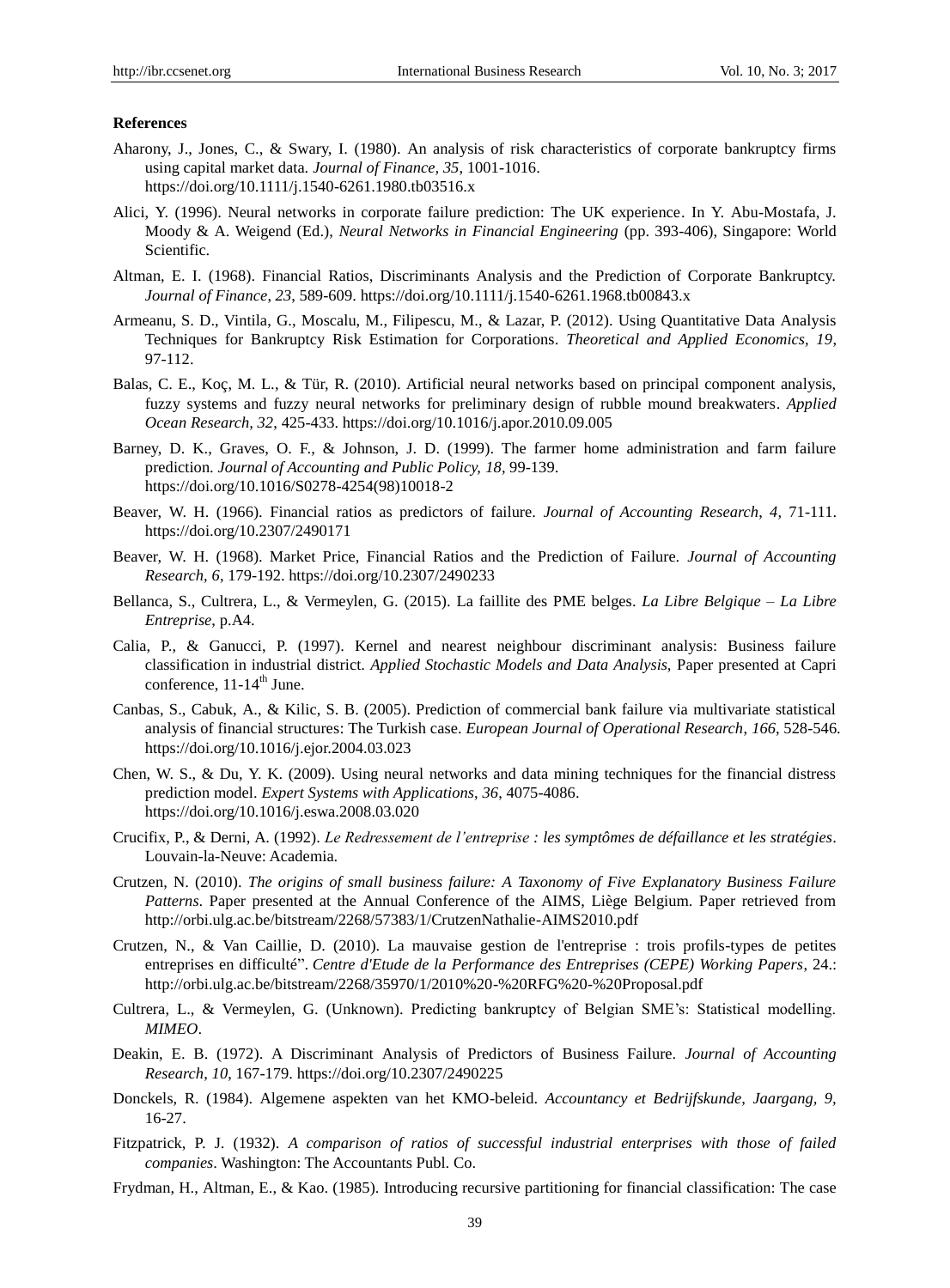of financial distress. *Journal of Finance, 40*, 269-291. https://doi.org/10.1111/j.1540-6261.1985.tb04949.x

- Gentry, J. A., Newblod, P., & Whiteford, D. T. (1985). Classifying Bankrupt Firms With Funds Flow Components. *Journal of Accounting Research, 23*, 146-160. https://doi.org/10.2307/2490911
- Gombola, M. J., Haskins, M. E., Ketz, J. E., & Williams, D. D. (1987). Cash-Flow in Bankruptcy Prediction. *Financial Management, 16*, 55-65. https://doi.org/10.2307/3666109
- Grégoire, M. (2012). *Procédures collectives d'insolvabilité*. Bruxelles : Bruylant.
- Gresse, C. (1994). *Les entreprises en difficulté*. Paris : Economica.
- Guilhot, B. (2000). Défaillance d'entreprise : soixante-dix ans d'analyses théoriques et empiriques. *Revue française de gestion, 26,* 52-67.
- Hol, S., Westgaard, S., & Van der Wijst, N. (2002). *Capital structure and the prediction of Bankruptcy*. Paper presented at the EWGFM Conference, Capital Markets Research (Bankruptcy Prediction), retrieved from: http://www.fbv.kit.edu/symposium/9th/papers/Hol\_Wes\_Wij.pdf
- Keasey, K, & Watson, R. (1991). The State of the Art of Small Firm Failure Prediction: Achievements and Prognosis. *Journal of Small Business Management, 9,* 11-29. https://doi.org/10.1177/026624269100900401
- Laitinen, E. K. (1991). Financial ratios and different failure processes. *Journal of Business, Finance and Accounting, 18,* 649-673. https://doi.org/10.1111/j.1468-5957.1991.tb00231.x
- Levratto, N. (2001). L'échec des pme: mieux le comprendre pour mieux le prévenir. *Business Management Review, 1*, 36-47.
- Li, H., & Sun, J. (2011). Empirical research of hybridizing principal component analysis with multivariate discriminant analysis and logistic regression for business failure prediction. *Expert Systems with Applications, 38*, 6244-6253. https://doi.org/10.1016/j.eswa.2010.11.043
- Mensah, Y. M. (1984). An Examination of the Stationarity of Multivariate Bankruptcy Prediction Models: A Methodological Study. *Journal of Accounting Research*, *22*, 380-395. https://doi.org/10.2307/2490719
- Min, J. H., & Lee, Y. C. (2005). Bankruptcy Prediction Using Support Vector Machine with Optimal Choice of Kernel Function Parameters. *Expert Systems with Applications*, *28*, 603-614. https://doi.org/10.1016/j.eswa.2004.12.008
- Odom, M. C., & Sharda, R. (1990). A Neural Network Model for Bankruptcy Prediction. *Proceedings of the IEEE International Joint Conference on Neural Networks*, *2*, 163-168. https://doi.org/10.1109/ijcnn.1990.137710
- Ohlson, J. (1980). Financial Ratios and Ratios and the probabilistic Prediction of Bankruptcy. *Journal of Accounting Research*, *18*, 109-131. http://dx.doi.org/10.2307/2490395
- Ooghe, H., Joos, P. H., & De Vos, D. (Unknown). Failure prediction models. *Ghent University Working Paper*, Belgium.
- Ooghe, H., & Verbaere, E. (1982). Determinante van faling: verklaring en predictive. *Accountancy – Bedrijfsfinanciering – Beleidsinformatie (Rijksuniversiteit Gent)*, 5-166.
- Ooghe, H., Spaenjers, C., & Vandermoere, P. (2005). Business Failure Prediction: Simple-Intuitive Models Versus Statistical Models. *Faculteit Economie en Bedrijfskunde, Universiteit Gent*, 1-36, in : http://core.ac.uk/download/pdf/6251372.pdf
- Ooghe, H., & Van Wymeersch, C. (2000). *Traité d'analyse financière*. Anthémis, Tome 1, Partie V : Modèles quantitatifs de diagnostic financier et défaillance d'entreprise, 376-440.
- Platt, H. D., & Platt, M. B. (1991). A note on the use of industry-relative ratios in bankruptcy prediction. *Journal of Banking and Finance*, *15*, 1183-1194. https://doi.org/10.1016/0378-4266(91)90057-s
- Pompe, P. M., & Bilderbeek, J. (2005). The prediction of bankruptcy of small and medium sized industrials firms. *Journal of Business Venturing*, *20*, 847-868. https://doi.org/10.1016/j.jbusvent.2004.07.003
- Quintart, A. (2001). *Méthodes d'analyse des états financiers*. Université Catholique de Louvain (lesson notes).
- Ravi, V., & Pramodh, C. (2008). Threshold accepting trained principal component neural network and feature subset selection: application to bankruptcy prediction in banks. *Appl Soft Comput*, *8*, 1539-1548. https://doi.org/10.1016/j.asoc.2007.12.003
- Sharma, D. S., & Iselin, E. R. (2003). The Relative Relevance of Cash-Flow and Accrual Information for Solvency